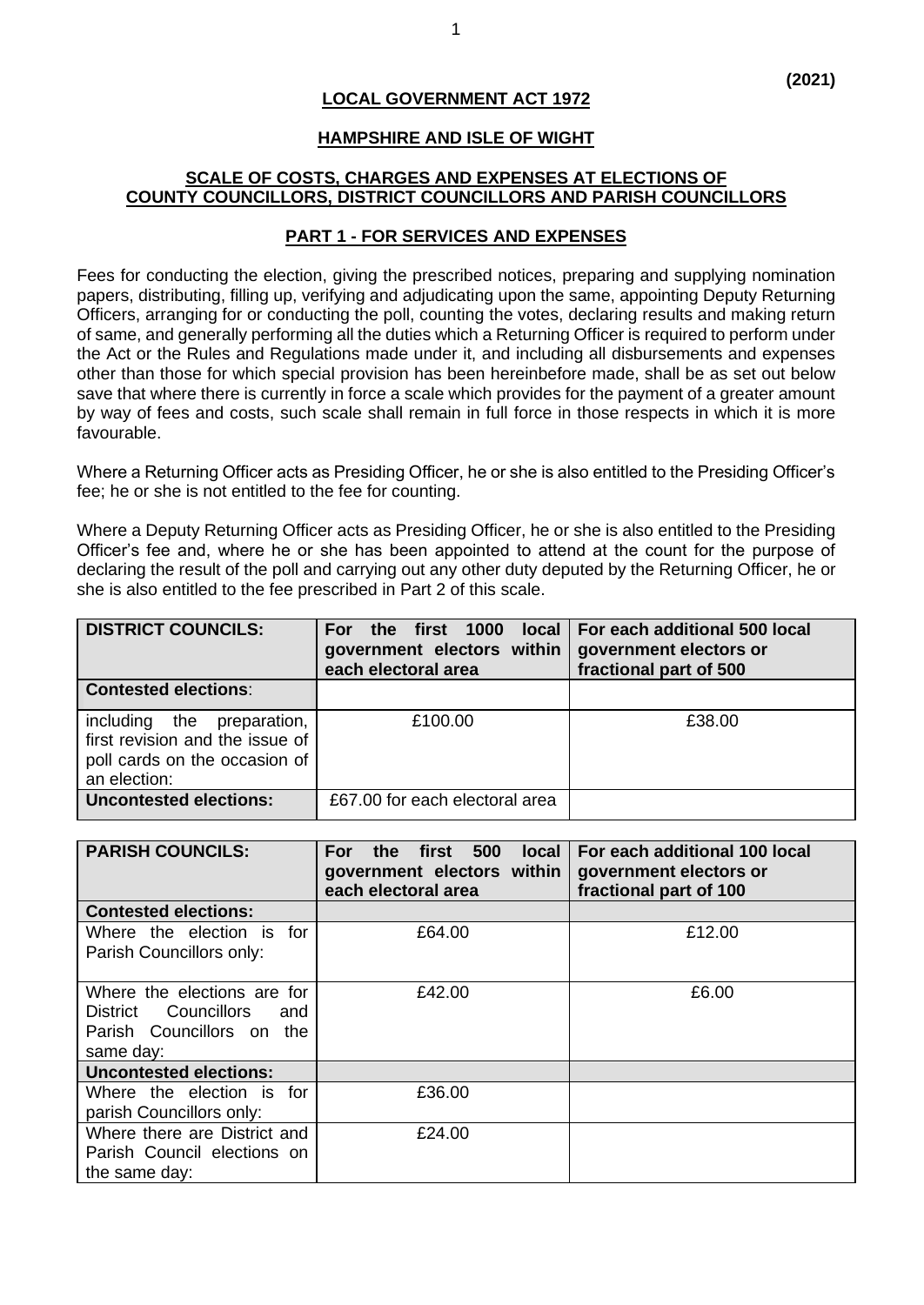# **COUNTERMANDED ELECTIONS**

In the event of an election being countermanded, the fees for an uncontested election shall be paid, plus **£20.10** if the election is countermanded after the latest time for withdrawal of candidature.

## **POSTAL VOTING**

In the event of a contest, the fee payable to the Returning Officer for services in connection with the despatch and receipt of ballot papers of persons entitled to vote by post shall be:

| (a) for one electoral area for which<br>an election is held on any one day if<br>the number of persons entitled to<br>vote by post does not exceed 50:                        | £24.00 |
|-------------------------------------------------------------------------------------------------------------------------------------------------------------------------------|--------|
| for each additional 50 or fraction<br>thereof:                                                                                                                                | £3.00  |
| (b) for each of the remaining<br>electoral areas for which elections<br>are held on the same day, if the<br>number of persons entitled to vote<br>by post does not exceed 50: | £8.00  |
| for each additional 50 or fraction<br>thereof:                                                                                                                                | £3.00  |

# **POLLS CONSEQUENT UPON PARISH MEETINGS**

For every poll consequent on a parish meeting where such poll is not taken as to the elections of parish councillors, to cover all the services of the Returning Officer and, if the poll is taken on more than one question on the same day in any parish, only one fee to be charged:

| (a) For the first 500 local government<br>electors in a parish                         | £64.00 |
|----------------------------------------------------------------------------------------|--------|
| (b) For each additional 100 local<br>government electors or fractional part of<br>100: | £12.00 |

If the poll is not taken in consequence of the withdrawal of any candidates, for services preliminary to the poll: **£36.00**

Disbursements in connection with these polls are to be made in accordance with Part 2 of this scale.

#### **TRAINING**

| For Providing Training to Presiding Officers and Poll<br>Clerks, per session (suggested ratio 1 trainer per 20/25<br>staff)                    | £167:00 |
|------------------------------------------------------------------------------------------------------------------------------------------------|---------|
| Where a training session is undertaken by a person other<br>than the Returning Officer, the fee shall be payable to that<br>person accordingly |         |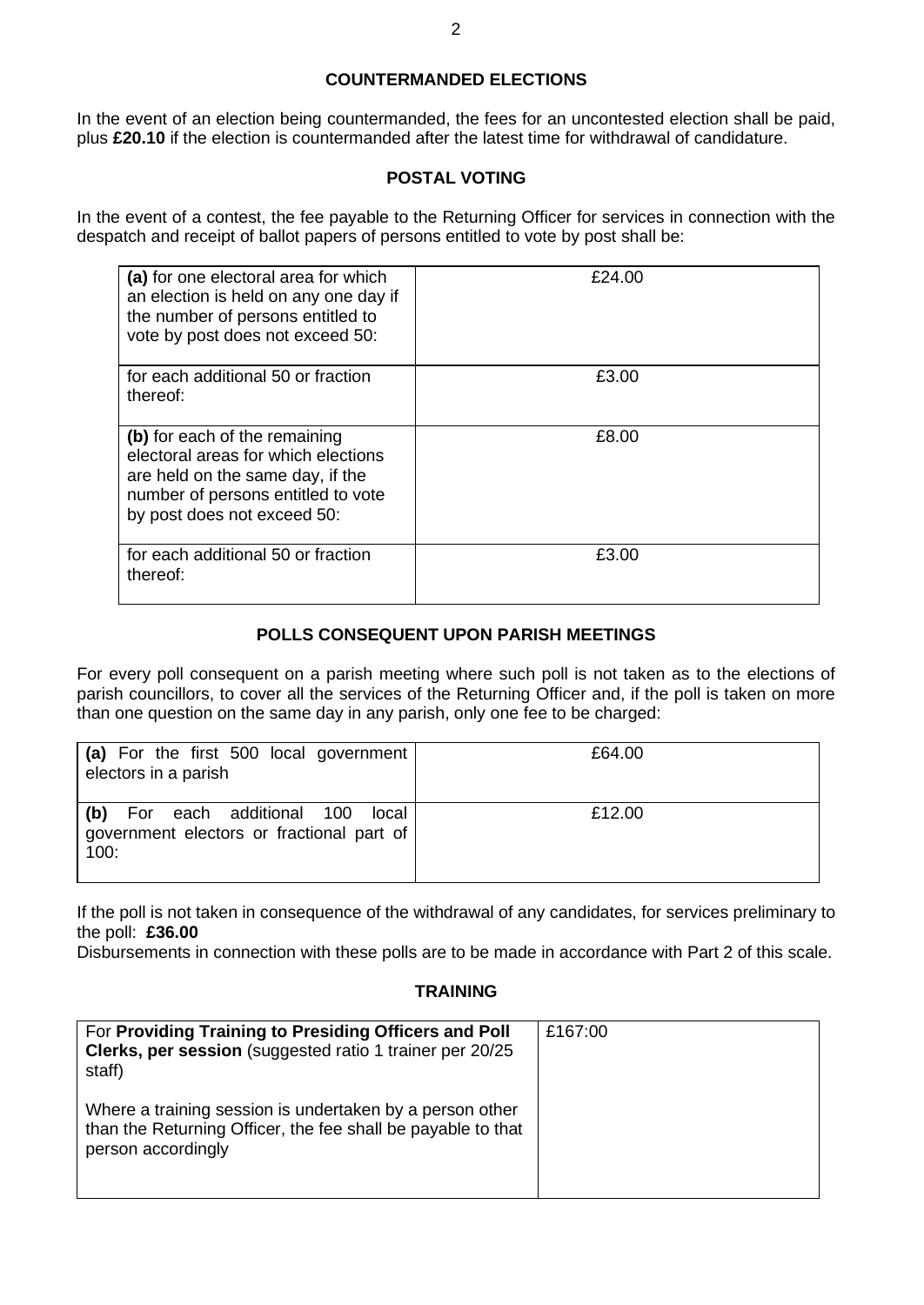# **PART 2 - DISBURSEMENTS**

| for use and fitting up of a building for polling<br>or constructing a polling station with its |                                             |
|------------------------------------------------------------------------------------------------|---------------------------------------------|
| fittings and compartments                                                                      |                                             |
| for the hire of a venue for postal vote<br>processing or the count, where a commercial         |                                             |
| rate is payable and recoverable in                                                             |                                             |
| accordance with the current Parliamentary                                                      | Actual and necessary cost                   |
| <b>Election Guidance Notes</b>                                                                 |                                             |
| for each ballot box required to be purchased                                                   |                                             |
| for the use of each ballot box when hired                                                      |                                             |
| for stationery, postages, telephone                                                            |                                             |
| for printing and providing poll cards                                                          |                                             |
| for printing and providing ballot papers                                                       |                                             |
| for each stamping instrument                                                                   |                                             |
| for copies of the register of electors                                                         |                                             |
| for printing and providing notices, nomination                                                 |                                             |
| forms and other documents required in and                                                      |                                             |
| about the election and cost of publishing same                                                 |                                             |
|                                                                                                |                                             |
| <b>PRESIDING OFFICER</b> – for each Presiding<br>Officer                                       | £255.00                                     |
| For the Presiding Officer where more than one                                                  | The fee for a Presiding Officer plus £25.00 |
|                                                                                                |                                             |

| <b>TOI</b> the Freshang Union where it |  |
|----------------------------------------|--|
| election is held on the same day:      |  |

| <b>POLL CLERK - for each Poll Clerk</b>         | £160.00                                                                                       |
|-------------------------------------------------|-----------------------------------------------------------------------------------------------|
| For each Poll Clerk employed for part only of   | The hours worked to be paid at the Poll                                                       |
| the period of the poll:                         | Clerk's hourly rate, plus up to 25% of that                                                   |
| For the Poll Clerk where more than one election | total at the discretion of the Returning Officer<br>The fee for a Poll Clerk plus £15.00      |
| is held on the same day:                        |                                                                                               |
| NOTE: Door Manager / Supervisor shall be paid   | £160:00                                                                                       |
| the fee for a Poll Clerk                        |                                                                                               |
| <b>COUNTING ASSISTANT - for each Counting</b>   | £14:00 per hour for a daytime count                                                           |
| Assistant                                       | £17:00 per hour for a night time, weekend or                                                  |
|                                                 | bank holiday count                                                                            |
|                                                 | (A night time count is a count that starts once<br>polling closes and runs through the night) |
|                                                 |                                                                                               |
|                                                 |                                                                                               |
|                                                 |                                                                                               |
|                                                 |                                                                                               |
| <b>COUNTING SUPERVISOR - for each Counting</b>  | The fee for a Counting Assistant plus £60:00                                                  |
| Supervisor                                      |                                                                                               |
|                                                 |                                                                                               |
| <b>SENIOR SUPERVISOR - for each Senior</b>      | The fee for a Counting Supervisor plus                                                        |
| Supervisor (number and duties to be             | £50:00                                                                                        |
| determined locally)                             |                                                                                               |
|                                                 |                                                                                               |
|                                                 |                                                                                               |
| <b>COUNT MANAGER</b> – for each Count Manager   | The fee for a Senior Supervisor plus £100:00                                                  |
| (number and duties to be determined locally)    |                                                                                               |
|                                                 |                                                                                               |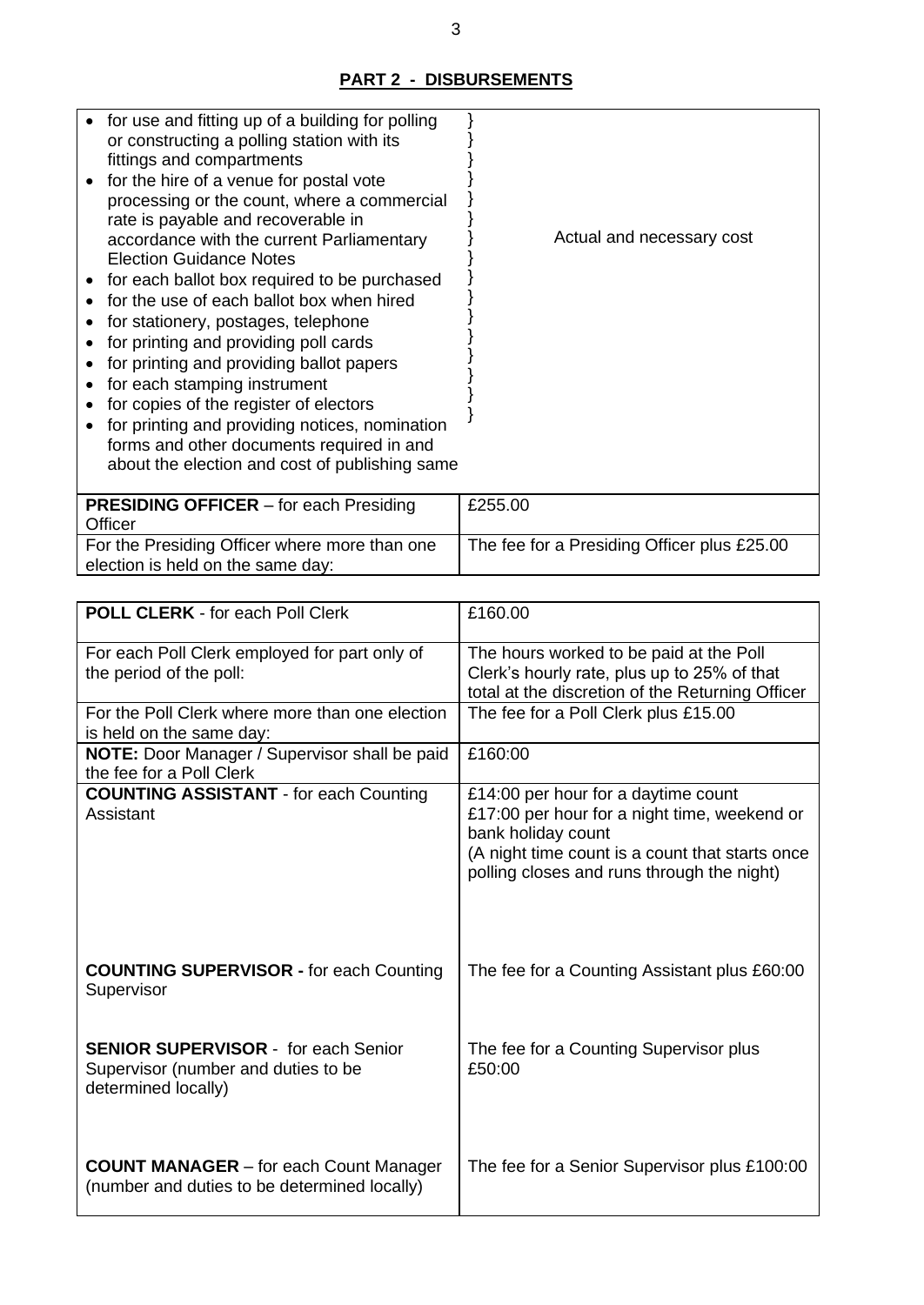| For each DEPUTY RETURNING OFFICER<br>appointed to conduct the count in the absence<br>of the Returning Officer (where for example two<br>counts are being conduct simultaneously but in<br>geographically different locations warranting the<br>DRO taking full responsibility for a Count) | £77.00 for each electoral area, except that<br>where the count for more than one electoral<br>area is conducted by the same DRO, a<br>further £61.00 be paid for the second<br>electoral area and thereafter at the rate of<br>£36.00 for each electoral area. The fee shall<br>be increased by 60% in any electoral area<br>where the number of electors exceeds 5000. |
|---------------------------------------------------------------------------------------------------------------------------------------------------------------------------------------------------------------------------------------------------------------------------------------------|-------------------------------------------------------------------------------------------------------------------------------------------------------------------------------------------------------------------------------------------------------------------------------------------------------------------------------------------------------------------------|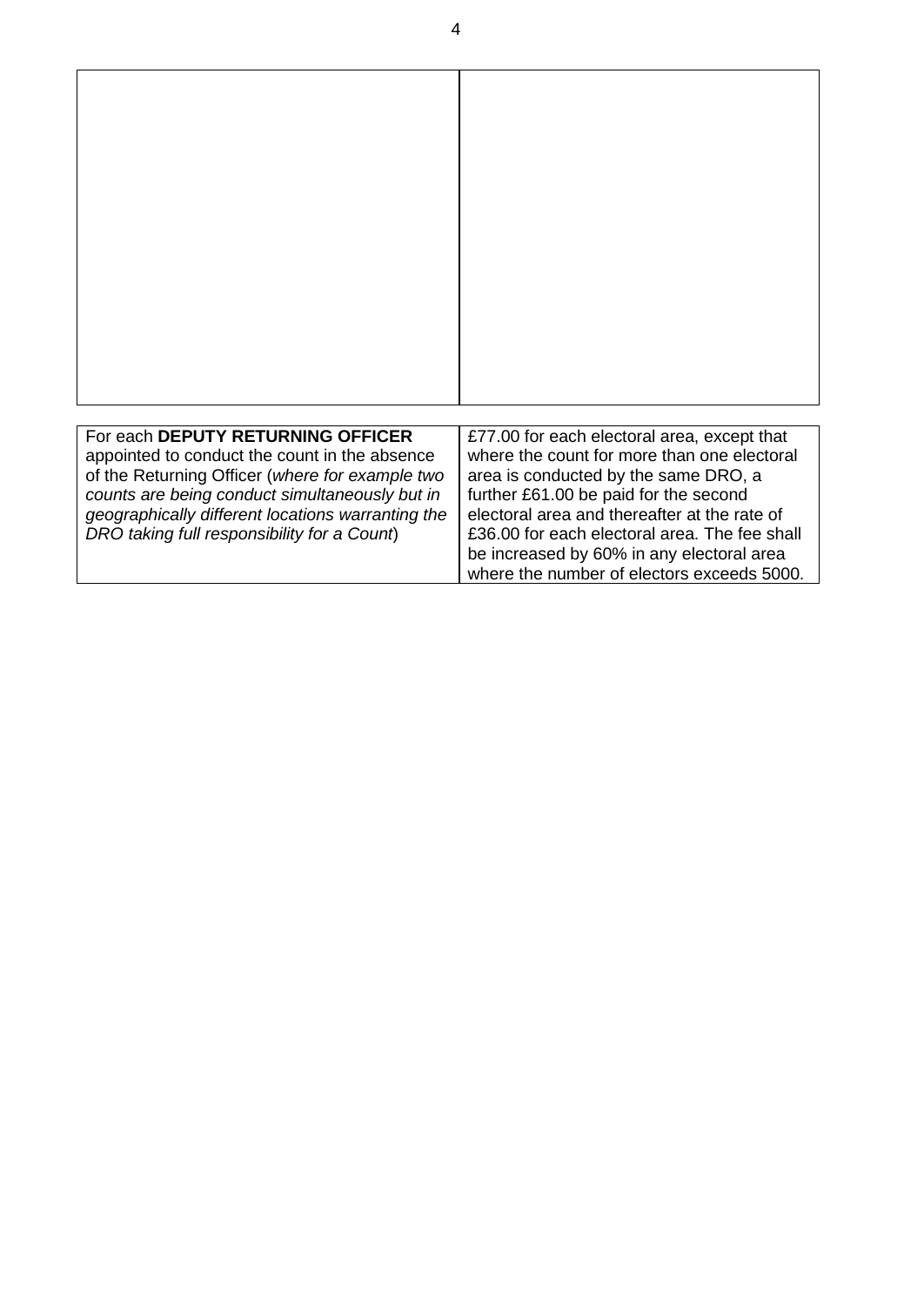| For Returning Officer's travelling expenses<br>where necessary to make arrangements for the<br>poll and for the conveyance of ballot boxes and<br>papers etc to and from the polling place:<br>For Presiding Officers, Poll Clerks and<br><b>Counting staff travelling expenses including</b><br>collection of the ballot box and delivery to place<br>of count: | } Second class railway or bus fare<br>or, where not available, sums actually<br>} and necessarily incurred. For private<br>} cars (to be shared wherever practicable)<br>} the current AMAP (HM Revenue and<br>Customs) rate<br>} |
|------------------------------------------------------------------------------------------------------------------------------------------------------------------------------------------------------------------------------------------------------------------------------------------------------------------------------------------------------------------|-----------------------------------------------------------------------------------------------------------------------------------------------------------------------------------------------------------------------------------|
|                                                                                                                                                                                                                                                                                                                                                                  |                                                                                                                                                                                                                                   |
| For clerical and other assistance not<br>specifically mentioned in this scale, including<br>the employment of persons in connection with<br>the preparation and issue of official poll<br>cards, including charges for employers' share<br>of national insurance and superannuation<br>contributions where payable                                               | £51.00 per electoral area plus, in contested<br>elections, £35.00 for each 500 electors or<br>part thereof. (NOTE: This is a maximum<br>allowance and it is not an entitlement)                                                   |
| For the remuneration of persons employed for<br>the despatch and receipt of ballot papers of<br>persons entitled to vote by post (in each<br>electoral area)                                                                                                                                                                                                     | Actual and necessary cost                                                                                                                                                                                                         |
| Expenses in connection with the provision of                                                                                                                                                                                                                                                                                                                     | Actual and necessary cost                                                                                                                                                                                                         |
| security measures                                                                                                                                                                                                                                                                                                                                                |                                                                                                                                                                                                                                   |
|                                                                                                                                                                                                                                                                                                                                                                  |                                                                                                                                                                                                                                   |
| Expenses in connection with the hire of mobile<br>telephones                                                                                                                                                                                                                                                                                                     | Actual and necessary cost                                                                                                                                                                                                         |
|                                                                                                                                                                                                                                                                                                                                                                  |                                                                                                                                                                                                                                   |
| Polling Station Inspectors (suggested ratio $-1$<br>Inspector per 15 stations)<br>At the discretion of the Returning Officer, an                                                                                                                                                                                                                                 | The fee for a Presiding Officer                                                                                                                                                                                                   |
| appropriate payment may be made for a second<br>team of polling stations inspectors, to assist with<br>the collection of postal votes therefrom.                                                                                                                                                                                                                 |                                                                                                                                                                                                                                   |
|                                                                                                                                                                                                                                                                                                                                                                  |                                                                                                                                                                                                                                   |
| For each Presiding Officer and Poll Clerk who<br>attends a training session<br>Note: This may be more than 1 session and in<br>addition to electoral duties may also cover other<br>obligations or matters that the Returning Officer<br>deems necessary to train staff on                                                                                       | £40.00                                                                                                                                                                                                                            |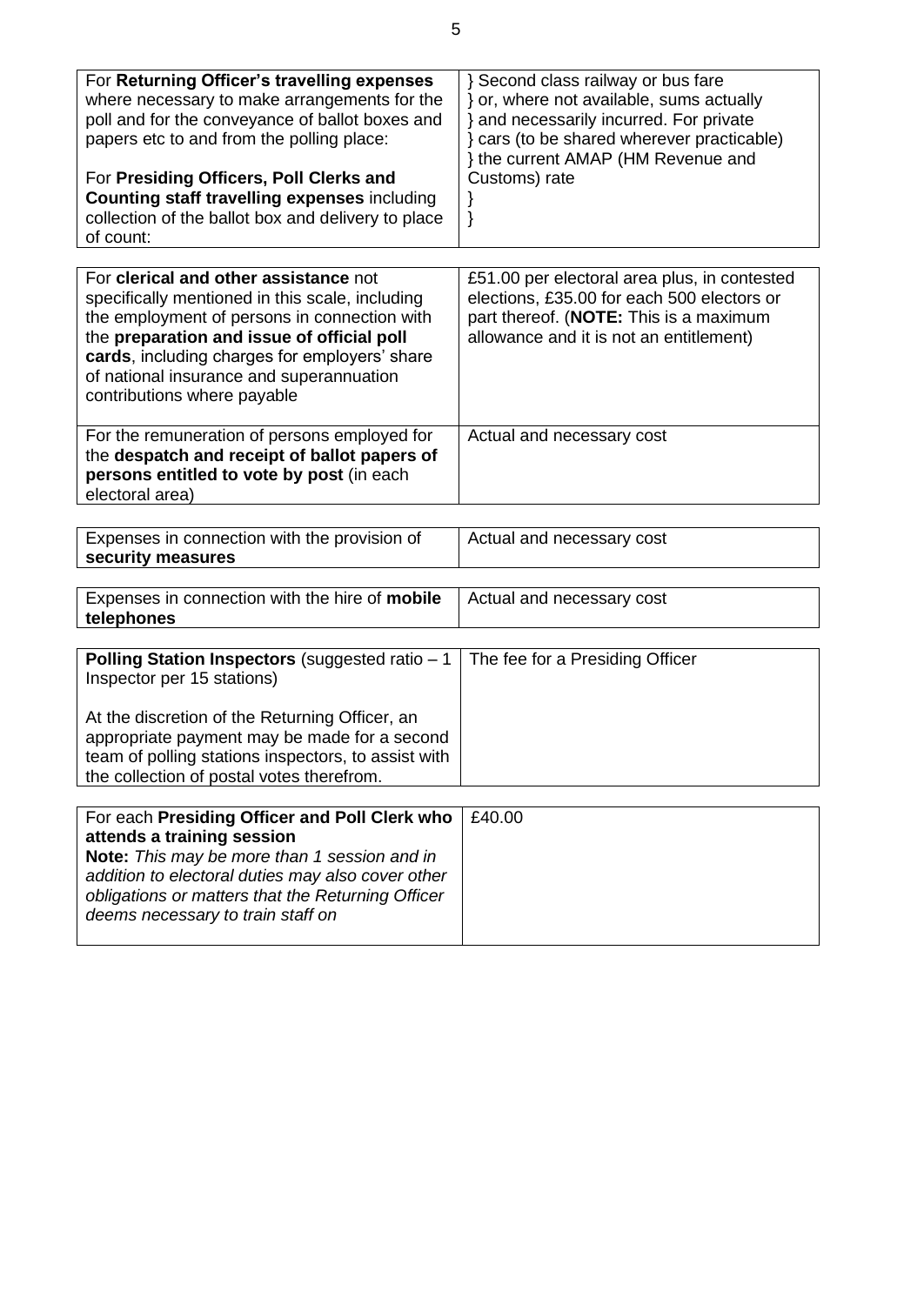## **PART 3 - COUNTY COUNCIL ELECTIONS**

In respect of Hampshire County Council Elections:

- 1. The County Returning Officer shall not receive a fee. No fees for election duties are included in Hampshire County Council Chief Officer salaries, nor are any additional fees payable for such responsibilities.
- 2. The County Returning Officer will appoint **one** Deputy County Returning Officer per district area with full powers who will receive fees as set out below.
- 3. The Deputy County Returning Officer (Local Returning Officer) shall receive the Returning Officer fee payable for District Elections set out in Part 1 of this Order net of superannuation.
- 4. The Deputy County Returning Officer (Local Returning Officer) shall receive the amount payable for District Elections set out in Part 1 of this Order in respect of postal voting and training.
- 5. In respect of Disbursements (Part 2), the Deputy County Returning Officer (Local Returning Officer) shall receive the amounts set out in Part 2 of this Order payable for District Elections.
- 6. The terms of this order shall be construed accordingly e.g. 'each electoral area' shall be taken to mean each County Electoral Division (as opposed to Ward).